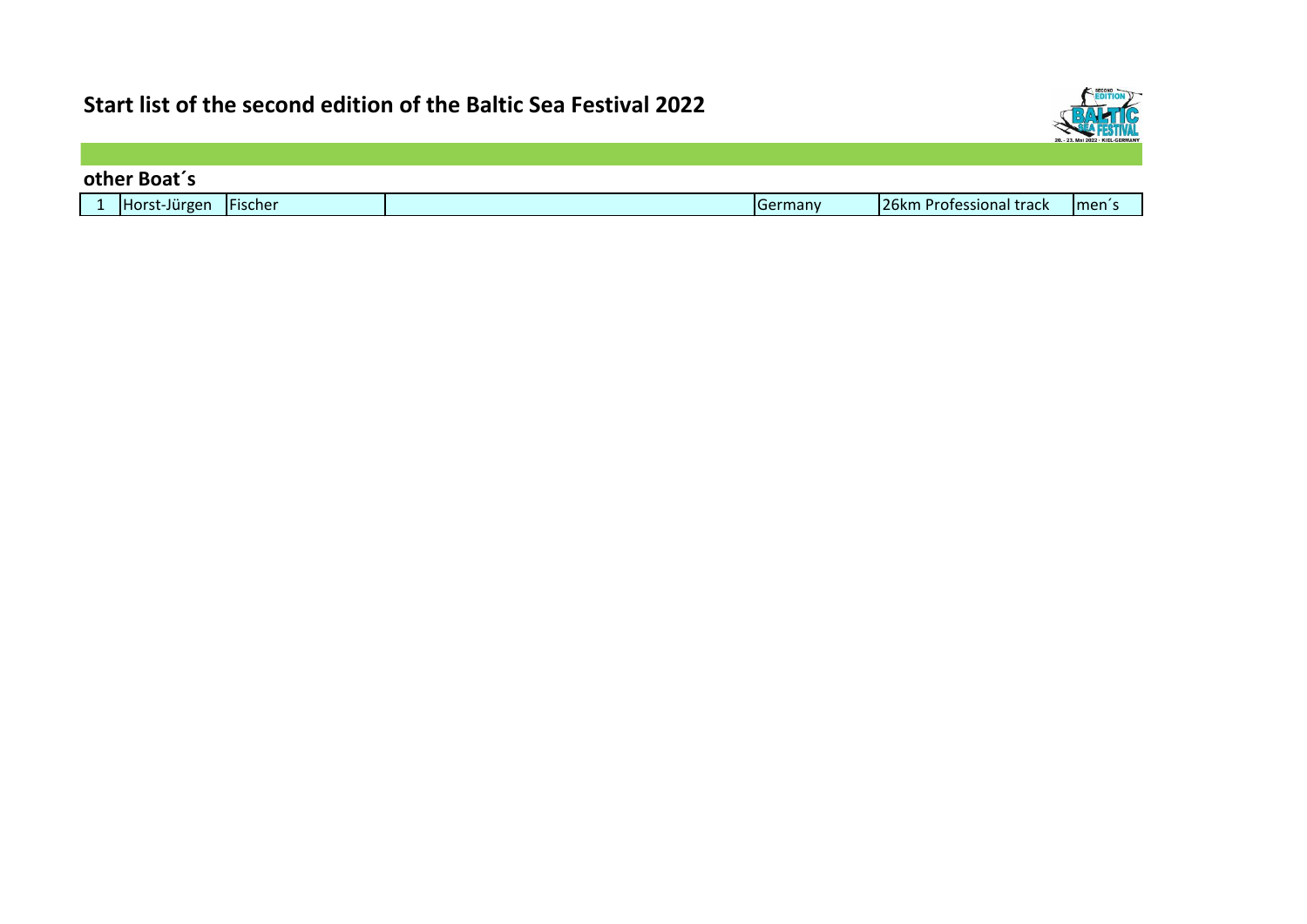

|                | OC1 / Váa       |                 |                                            |         |                         |       |
|----------------|-----------------|-----------------|--------------------------------------------|---------|-------------------------|-------|
| 2              | Franziska       | Kuntke          | <b>WSAP Hamburg</b>                        | Germany | 13km Beginners track    | women |
| $\overline{3}$ | Jörg            | Schmidt         |                                            | Germany | 13km Beginners track    | men's |
| $\overline{4}$ | Lars            | Kreipke         | Niedersachsen                              | Germany | 13km Beginners track    | men's |
| 5              | <b>Andres</b>   | <b>Kabbe</b>    | <b>BKCB</b>                                | Germany | 13km Beginners track    | men's |
| 6              | <b>Matthias</b> | <b>Belitz</b>   | Cercle des Régates Bruxelles Kayak (CRBK)  | Belgien | 13km Beginners track    | men's |
| 72             | Maik            | Nidballa        |                                            | Germany | 13km Beginners track    | men's |
|                |                 |                 |                                            |         |                         |       |
| 80             | Simone          | Ahrens          | <b>HKC 1921</b>                            | Germany | 26km Professional track | women |
| 81             | Ines            | <b>Stelling</b> |                                            | Germany | 26km Professional track | women |
| 82             | Daniel          | Winter          | <b>SCBG / 1.OCC</b>                        | Germany | 26km Professional track | men's |
| 83             | Torsten         | Ahrens          | <b>HKC 1921</b>                            | Germany | 26km Professional track | men's |
| 84             | Heiko           | Bütehorn        | <b>HKC 1921</b>                            | Germany | 26km Professional track | men's |
| 85             | Daniel          | Wesolowski      | 1.OCC / WSV Zechlin e.V.                   | Germany | 26km Professional track | men's |
| 86             | Thomas          | Van Wahden      | Emder Ruderverein e.V.                     | Germany | 26km Professional track | men's |
| 87             | Jonas           | Hoos            |                                            | Germany | 26km Professional track | men's |
| 88             | Ringo           | Wagner          | <b>WSV Zechlin</b>                         | Germany | 26km Professional track | men's |
| 89             | Torsten         | <b>Böhm</b>     | <b>SCBG / 1.OCC</b>                        | Germany | 26km Professional track | men's |
| 90             | Ric             | Liessel         | <b>WSV Zechlin</b>                         | Germany | 26km Professional track | men's |
| 91             | Harald          | Winter          | <b>WSV Niederrhein</b>                     | Germany | 26km Professional track | men's |
| 92             | Gunnar          | Labs            | Wassersportverein Buckau Fermersleben e.V. | Germany | 26km Professional track | men's |
| 93             | Falko           | Schulz          |                                            | Germany | 26km Professional track | men's |
| 94             | Gero            | Jacob           | Preussen Kanu Potsdam                      | Germany | 26km Professional track | men's |
| 95             | Wilken          | Detmering       | <b>HKC21 Hannover</b>                      | Germany | 26km Professional track | men's |
| 96             | <b>Heiko</b>    | Muschner        | <b>Stahl Brandenburg</b>                   | Germany | 26km Professional track | men's |
| 97             | Karsten         | Lürken          | <b>HKC 1921</b>                            | Germany | 26km Professional track | men's |
| 98             | Holger          | Eilenstein      | <b>WVS Schierstein</b>                     | Germany | 26km Professional track | men's |
| 99             | <b>Marton</b>   | <b>Buday</b>    | <b>Esv Wuppertal</b>                       | Germany | 26km Professional track | men's |
|                | 100   Ingo      | Thumm           | WannSea Dragons                            | Germany | 26km Professional track | men's |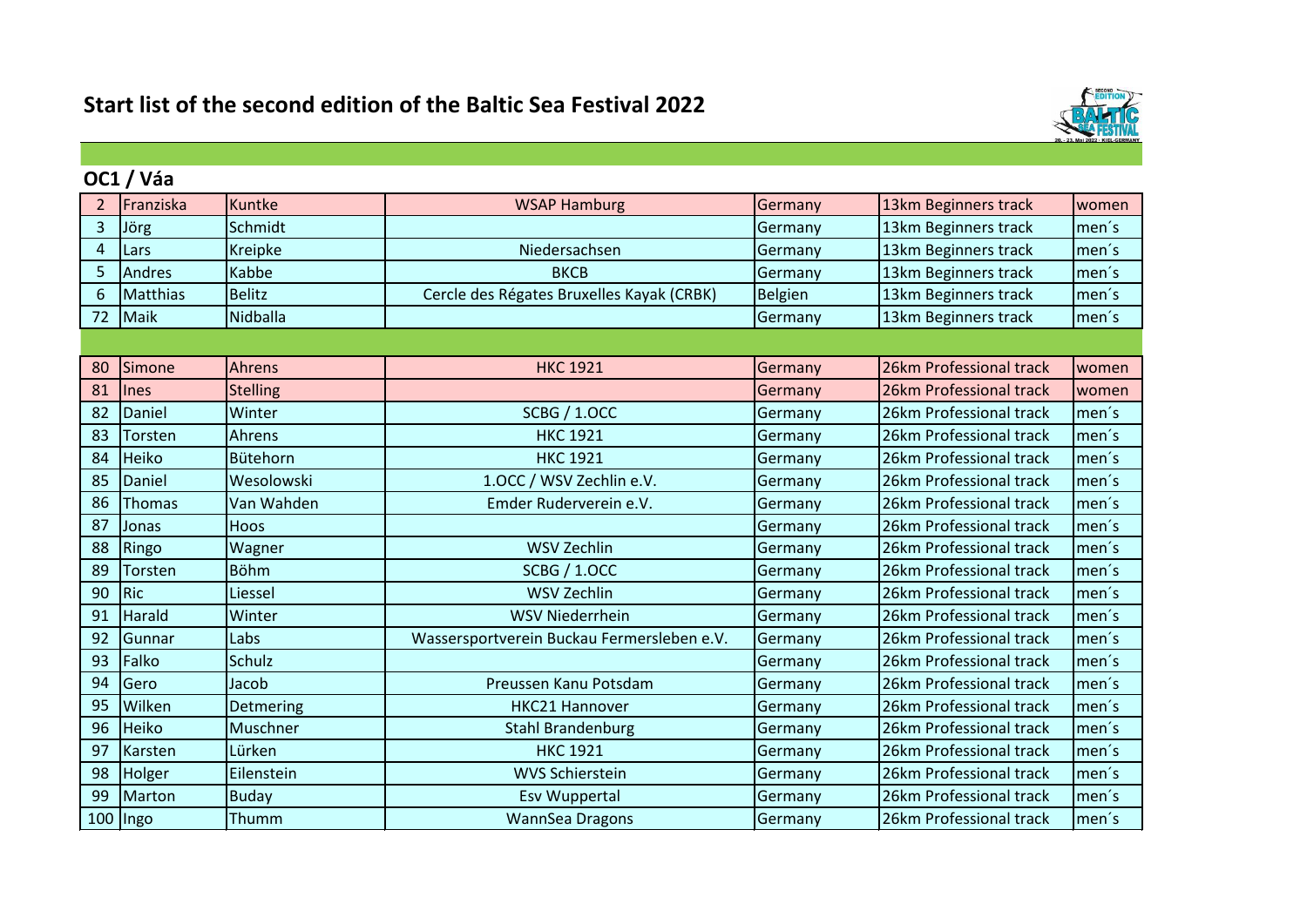

|               |                |                                    |                                                                                                                                               | 20. - 23. Mai 2022 - KIEL-GERMANY                                                                                                                                                         |
|---------------|----------------|------------------------------------|-----------------------------------------------------------------------------------------------------------------------------------------------|-------------------------------------------------------------------------------------------------------------------------------------------------------------------------------------------|
| $101$   Ingo  |                | <b>Apres Paddler</b>               |                                                                                                                                               | men's                                                                                                                                                                                     |
| 102 Michael   | <b>Schulze</b> | Thunder Va'a                       |                                                                                                                                               | men's                                                                                                                                                                                     |
| <b>Thomas</b> | Reppich        |                                    |                                                                                                                                               | men's                                                                                                                                                                                     |
|               |                |                                    |                                                                                                                                               |                                                                                                                                                                                           |
| 104 Sebastian | Müller         | Kanu-Verein Unterweser e. V.       | 26km Professional track                                                                                                                       | men's                                                                                                                                                                                     |
| 105 Christoph |                | Herforder kanu Klub e.v. werreboyz |                                                                                                                                               | men's                                                                                                                                                                                     |
| 106 Lennart   | Pentzek        | Rostocker Kanu-Club e.V.           |                                                                                                                                               | men's                                                                                                                                                                                     |
| 107 Dirk      | Jäschke        | Wolfsburger Kanu Club              |                                                                                                                                               | men's                                                                                                                                                                                     |
| 108 Frederik  | Klask          | <b>KCW Bochum</b>                  |                                                                                                                                               | men's                                                                                                                                                                                     |
|               |                | <b>JACOB</b><br>Schröder           | <b>Germany</b><br>Germany<br>Preussen-Kanu im OSC Potsdam Luftschiffhafen e.V. Germany<br>Germany<br>Germany<br>Germany<br>Germany<br>Germany | 26km Professional track<br>26km Professional track<br>26km Professional track<br>26km Professional track<br>26km Professional track<br>26km Professional track<br>26km Professional track |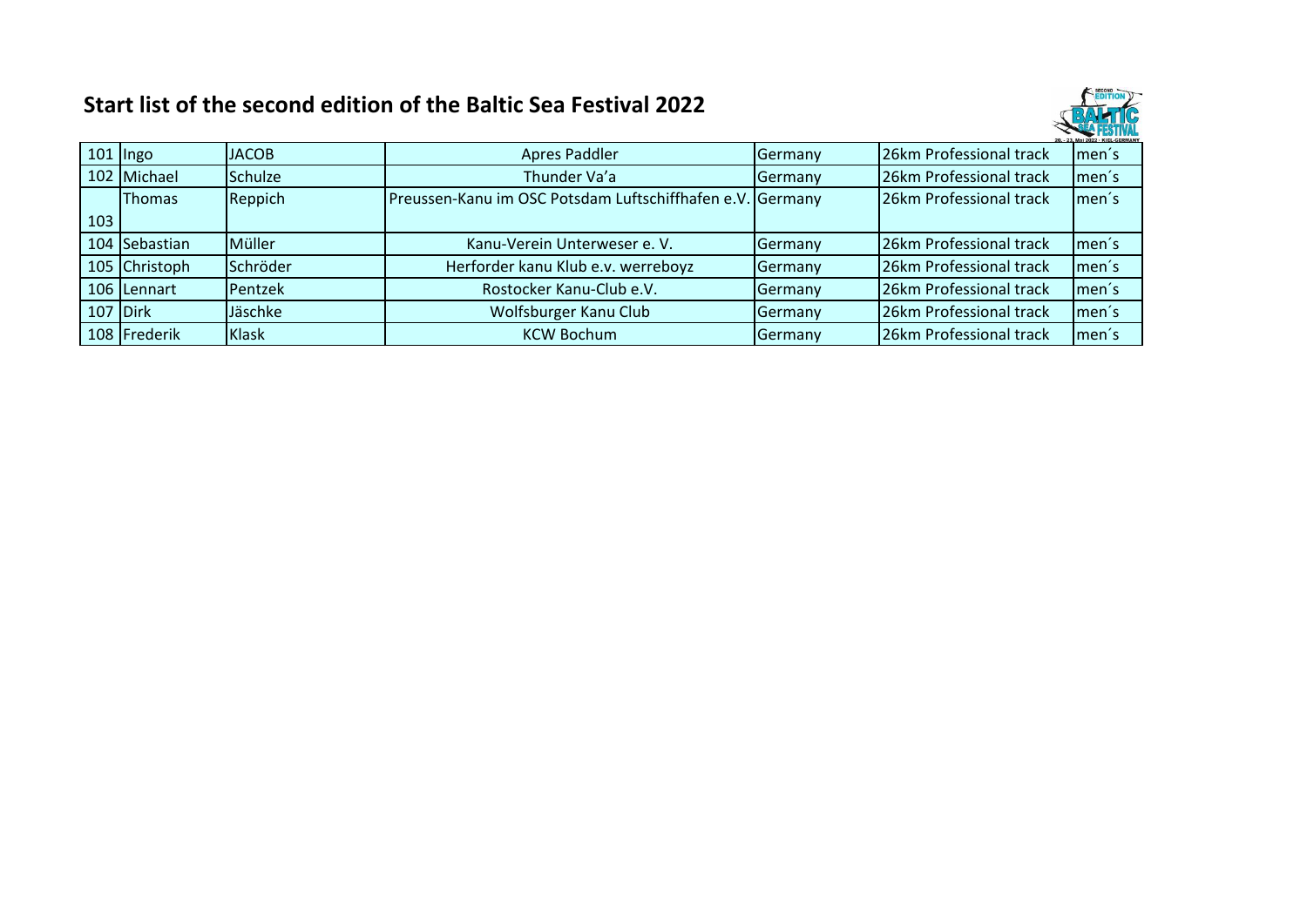

| OC <sub>2</sub> |               |                 |                                                 |         |                         |       |
|-----------------|---------------|-----------------|-------------------------------------------------|---------|-------------------------|-------|
| 7               | <b>Nicole</b> | Patzelt         | <b>WSAP Hamburg</b>                             | Germany | 13km Beginners track    | women |
|                 | Franziska     | Mallmann        |                                                 | Germany | 13km Beginners track    | women |
| 8               | Sabrina       | <b>Bischoff</b> | <b>SC Hannover</b>                              | Germany | 13km Beginners track    | women |
|                 | <b>Ines</b>   | <b>Bühring</b>  |                                                 | Germany | 13km Beginners track    | women |
| 9               | Johanna       | <b>Boyen</b>    | Sport Club Hannover e.V.                        | Germany | 13km Beginners track    | women |
|                 | <b>Svea</b>   | Mackenrodt      |                                                 | Germany | 13km Beginners track    | women |
|                 |               |                 |                                                 |         |                         |       |
|                 | $110$ Anna    | Hoppmann        | <b>HKC 1921</b>                                 | Germany | 26km Professional track | women |
|                 | Annica        | <b>Bergfeld</b> |                                                 | Germany | 26km Professional track | women |
|                 | $111$ Amy     | <b>Passlack</b> | Wassersportverein Buckau Fermersleben e.V.      | Germany | 26km Professional track | women |
|                 | Conny         | <b>Pillris</b>  |                                                 | Germany | 26km Professional track | women |
|                 | 112 Torsten   | Klehm           | Alster-Canoe-Club e.V. Hamburg                  | Germany | 26km Professional track | men's |
|                 | Frank         | Schliefkowitz   |                                                 | Germany | 26km Professional track | men's |
|                 | 113 Andreas   | <b>Becher</b>   | <b>Arthur Becker Club</b>                       | Germany | 26km Professional track | men's |
|                 | Denny         | <b>Brunsch</b>  |                                                 | Germany | 26km Professional track | men's |
|                 | 114 Bernd     | Pinnecke        | Sport-Club-Hannover e.V.                        | Germany | 26km Professional track | men's |
|                 | Stephan       | <b>Bischoff</b> |                                                 | Germany | 26km Professional track | men's |
|                 | 115 Marcel    | Bergmann        | Wassersportverein Buckau Fermersleben e.V.      | Germany | 26km Professional track | men's |
|                 | <b>Thomas</b> | Priesemann      |                                                 | Germany | 26km Professional track | men's |
|                 | 116 Sebastian | Langhammer      | Barther Drachenboot Verein Pommernex. 1996 e.V. | Germany | 26km Professional track | men's |
|                 | Daniel        | Rennhack        |                                                 | Germany | 26km Professional track | men's |
|                 | 117 Marek     | Fuhrmann        | <b>WSV Niederrhein</b>                          | Germany | 26km Professional track | men's |
|                 | <b>Thomas</b> | Eilert          |                                                 | Germany | 26km Professional track | men's |
|                 | 118 Florian   | Schneidewind    | Wassersportverein Buckau Fermersleben e.V.      | Germany | 26km Professional track | men's |
|                 | Michael       | Fuhrmann        |                                                 | Germany | 26km Professional track | men's |
|                 | 119 $Rico$    | Gierschmann     | <b>WSAP Hamburg</b>                             | Germany | 26km Professional track | men's |
|                 | Eckart        | Dietrichkeit    |                                                 | Germany | 26km Professional track | men's |
|                 | 120 Denis     | Dessmann        | Wassersportverein Buckau Fermersleben e.V.      | Germany | 26km Professional track | men's |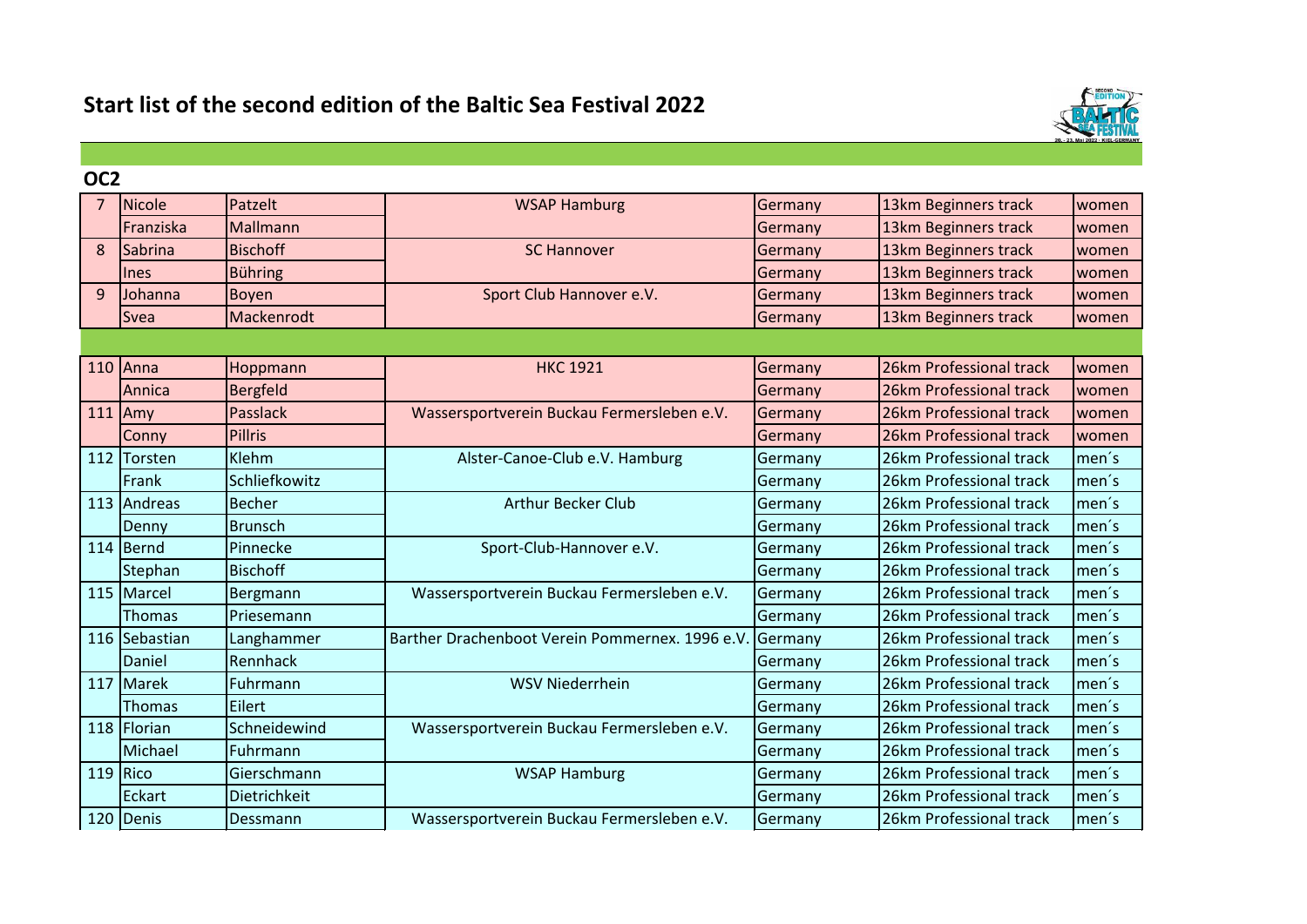

|     |                |           |                   |                  |                                | 20. - 23. Mai 2022 - KIEL-GERMANY |
|-----|----------------|-----------|-------------------|------------------|--------------------------------|-----------------------------------|
|     | Sebastian      | Fiedler   |                   | <b>I</b> Germanv | 126km Professional track       | Imen's                            |
| 121 | Alexander      | Reinhardt | WSAP Hamburg e.V. | <b>I</b> Germanv | <b>26km Professional track</b> | Imen's                            |
|     | <b>I</b> Horst | Erbach    |                   | <b>I</b> Germanv | 126km Professional track       | <b>Imen's</b>                     |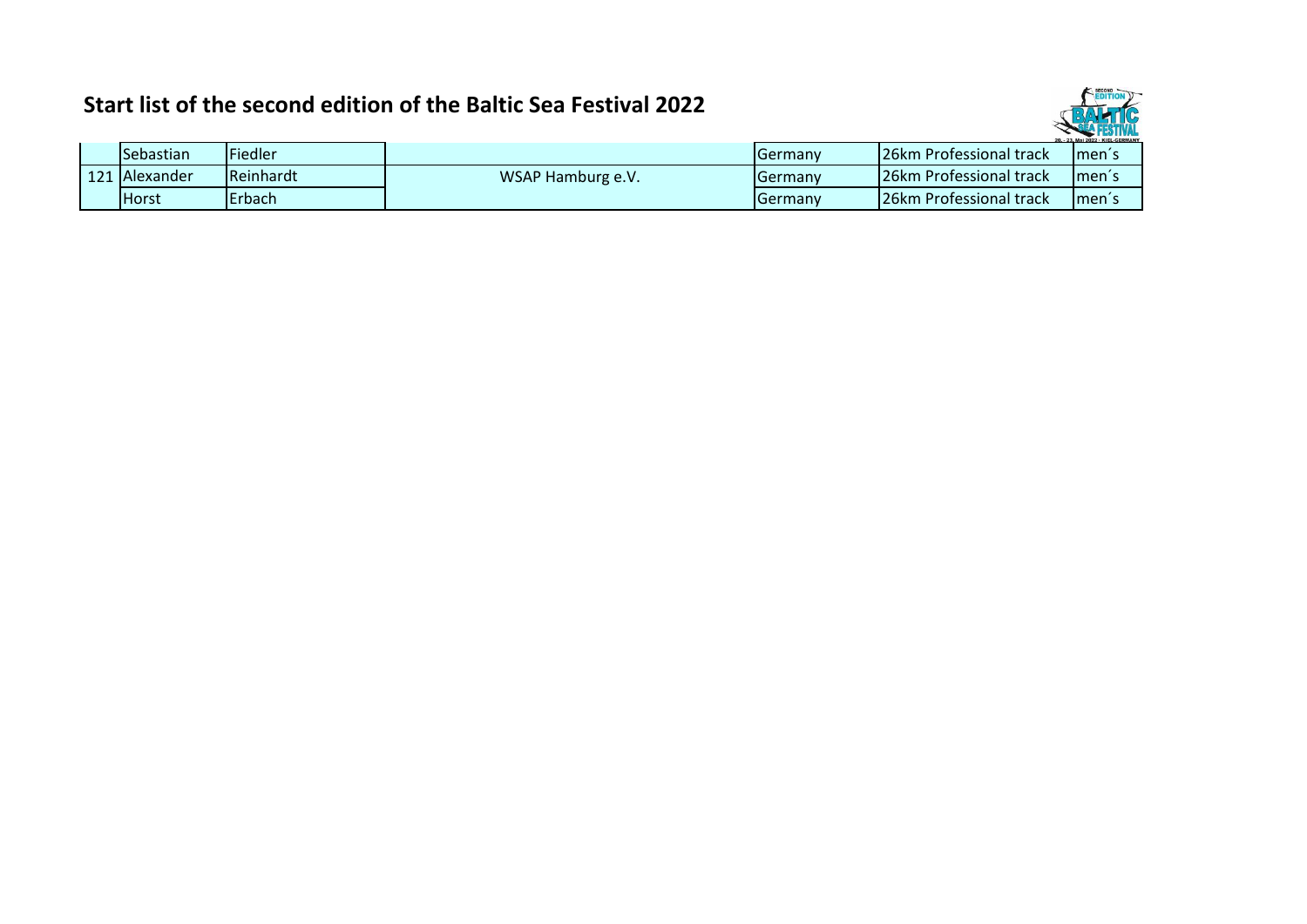

|    | SSK1         |              |                                       |           |                      |       |  |  |
|----|--------------|--------------|---------------------------------------|-----------|----------------------|-------|--|--|
| 11 | Tanne        | von Bahder   | Stralsunder Kanu-Club                 | Germany   | 13km Junior track    | women |  |  |
| 12 | <b>Bruno</b> | Hübl         | Kanuklub Charlottenburg e.V.          | Germany   | 13km Junior track    | men's |  |  |
| 13 | Mika         | Raue         | Kanuklub Charlottenburg e.V.          | Germany   | 13km Junior track    | men's |  |  |
| 14 | Jonathan     | Hass         | Kanuklub Charlottenburg e.V.          | Germany   | 13km Junior track    | men's |  |  |
| 15 | Kathrin      | Neumann      |                                       | Germany   | 13km Beginners track | women |  |  |
| 16 | Corinna      | Muschner     | <b>Brandenburg</b>                    | Germany   | 13km Beginners track | women |  |  |
| 17 | Heike        | Schöwer      | <b>MKC</b>                            | Germany   | 13km Beginners track | women |  |  |
| 18 | Manuela      | Kalaczynski  | Kajak Nord                            | Germany   | 13km Beginners track | women |  |  |
| 19 | Loreen       | Quinke       | DLRG Harsewinkel, Kajak Nord RaceTeam | Germany   | 13km Beginners track | women |  |  |
| 20 | Johanna      | Roestel      | Ring der Einzelpaddler                | Germany   | 13km Beginners track | women |  |  |
| 21 | Nicole       | Mai-Prange   | Wassersportfreunde Burg e.V.          | Germany   | 13km Beginners track | women |  |  |
| 22 | Ava          | Pohley       | <b>SG Alte Paddler</b>                | Germany   | 13km Beginners track | women |  |  |
| 24 | Kristin      | Frei         | <b>Wasser Sportfreunde Burg</b>       | Germany   | 13km Beginners track | women |  |  |
| 25 | Conny        | Werner       | <b>RdE</b>                            | Germany   | 13km Beginners track | women |  |  |
| 26 | Lisa         | Kütter       | <b>VKB</b>                            | Germany   | 13km Beginners track | women |  |  |
| 27 | Anke         | Wollberg     | <b>Berlin</b>                         | Germany   | 13km Beginners track | women |  |  |
| 28 | Rebecca      | de Vroome    | surfskistart                          | Nederland | 13km Beginners track | women |  |  |
| 29 | Gesine       | Vehof        | <b>Stralsund Team H23</b>             | Germany   | 13km Beginners track | women |  |  |
| 30 | Lilly        | Waldau       | Kanuklub Charlottenburg e.V.          | Germany   | 13km Beginners track | women |  |  |
| 31 | Emma         | Waldau       | Kanuklub Charlottenburg e.V.          | Germany   | 13km Beginners track | women |  |  |
| 32 | Lars         | Nadolny      | <b>KC Charlottenburg</b>              | Germany   | 13km Beginners track | men's |  |  |
| 33 | André        | Neumann      |                                       | Germany   | 13km Beginners track | men's |  |  |
| 34 | Richard      | Kaudelka     | <b>KG Assindia</b>                    | Germany   | 13km Beginners track | men's |  |  |
| 35 | Ralf "Lotte" | Lange        | Stralsunder Kanu-Club                 | Germany   | 13km Beginners track | men's |  |  |
| 36 | Mike         | <b>Braun</b> | <b>WSAP Hamburg</b>                   | Germany   | 13km Beginners track | men's |  |  |
| 37 | livo         | Nörenberg    | <b>RdE</b>                            | Germany   | 13km Beginners track | men's |  |  |
| 38 | Tillmann     | Lunde        | Paddelfreunde Flensburg e.V.          | Germany   | 13km Beginners track | men's |  |  |
| 39 | Sascha       | Kipka        | Kajakteam Maifeld                     | Germany   | 13km Beginners track | men's |  |  |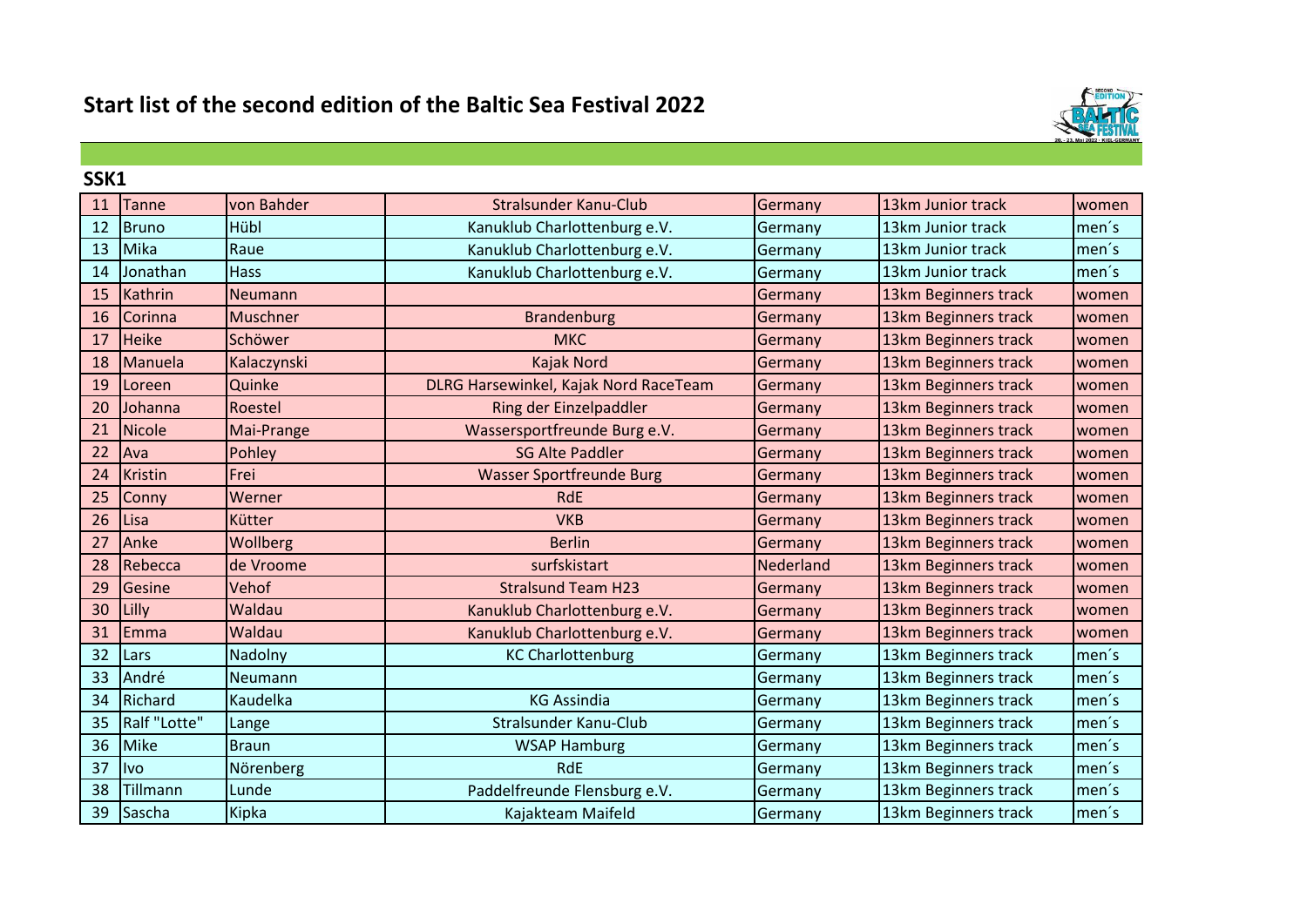

| 40  | Peter         | Albrecht            | <b>WSAP Hamburg</b>                   | Germany               | 13km Beginners track    | men's |
|-----|---------------|---------------------|---------------------------------------|-----------------------|-------------------------|-------|
| 41  | Ernö          | <b>Miklos</b>       | <b>KVH Holzwickede</b>                | Germany               | 13km Beginners track    | men's |
| 42  | Michal        | Szatewicz           | Poland                                | Polska                | 13km Beginners track    | men's |
|     |               |                     |                                       |                       |                         |       |
| 122 | Emma          | <b>Broberg</b>      |                                       | Germany               | 26km Professional track | women |
| 123 | Stefanie      | Seelhof             | <b>KC Charlottenburg</b>              | Germany               | 26km Professional track | women |
| 124 | lida          | Villumsen           |                                       | <b>Denmark</b>        | 26km Professional track | women |
|     | 125 Carola    | Cordes              | <b>Kanuclub Charlottenburg</b>        | Germany               | 26km Professional track | women |
|     | $126$ Jette   | <b>B</b> ælum       | Middelfart                            | <b>Denmark</b>        | 26km Professional track | women |
| 127 | Denise        | Postler             | <b>TiB</b>                            | Germany               | 26km Professional track | women |
|     | 128 Angelika  | <b>Martin</b>       | <b>ETV Kiel</b>                       | Germany               | 26km Professional track | women |
| 129 | Leni          | <b>Burde</b>        | Kanuklub Charlottenburg e.V.          | Germany               | 26km Professional track | women |
|     | 130 Sophia    | Hübl                | Kanuklub Charlottenburg e.V.          | Germany               | 26km Professional track | women |
| 131 | Jenny         | Larsson             | Malmö Kanotklubb                      | Sweden                | 26km Professional track | women |
| 132 | Camilla       | Persson             | Malmö kanotklubb                      | Sweden                | 26km Professional track | women |
| 133 | Hanna         | Asp                 | Malmö canot club                      | Sweden                | 26km Professional track | women |
|     | 134 Alexandra | van den Elsen       |                                       | Nederland             | 26km Professional track | women |
| 135 | Katerina      | Milova              | Czech Surfski team                    | <b>Czech Republic</b> | 26km Professional track | women |
|     | 136 Elsa      | Ohrås               | Malmö Kanotklubb                      | Sweden                | 26km Professional track | women |
| 137 | Jenny         | Åström              | Malmö Kanotklubb                      | Sweden                | 26km Professional track | women |
|     | 138 Astrid    | Smith               | <b>HKC von 1921</b>                   | Germany               | 26km Professional track | women |
| 139 | Louisa        | Waltermann          | DLRG Harsewinkel, Kajak Nord RaceTeam | Germany               | 26km Professional track | women |
| 140 | <b>Tove</b>   | Möller Gunnarsson   | Malmö Kanotklubb                      | Sweden                | 26km Professional track | women |
| 141 | Pernille      | Stenum              | Middelfart                            | <b>Denmark</b>        | 26km Professional track | women |
| 142 | Friedrich     | Rixen               | <b>KfRG Rostock</b>                   | Germany               | 26km Professional track | men's |
|     | 143 Ingo      | Seidel              |                                       | Germany               | 26km Professional track | men's |
| 144 | Alexander     | Groppe              | KfRG Kanufreunde Rostock Greif e.V.   | Germany               | 26km Professional track | men's |
|     | 145 Marco     | Graw                |                                       | Germany               | 26km Professional track | men's |
|     | Mads          | <b>Bressendorff</b> |                                       | <b>Denmark</b>        | 26km Professional track | men's |
| 146 |               | Andersen            |                                       |                       |                         |       |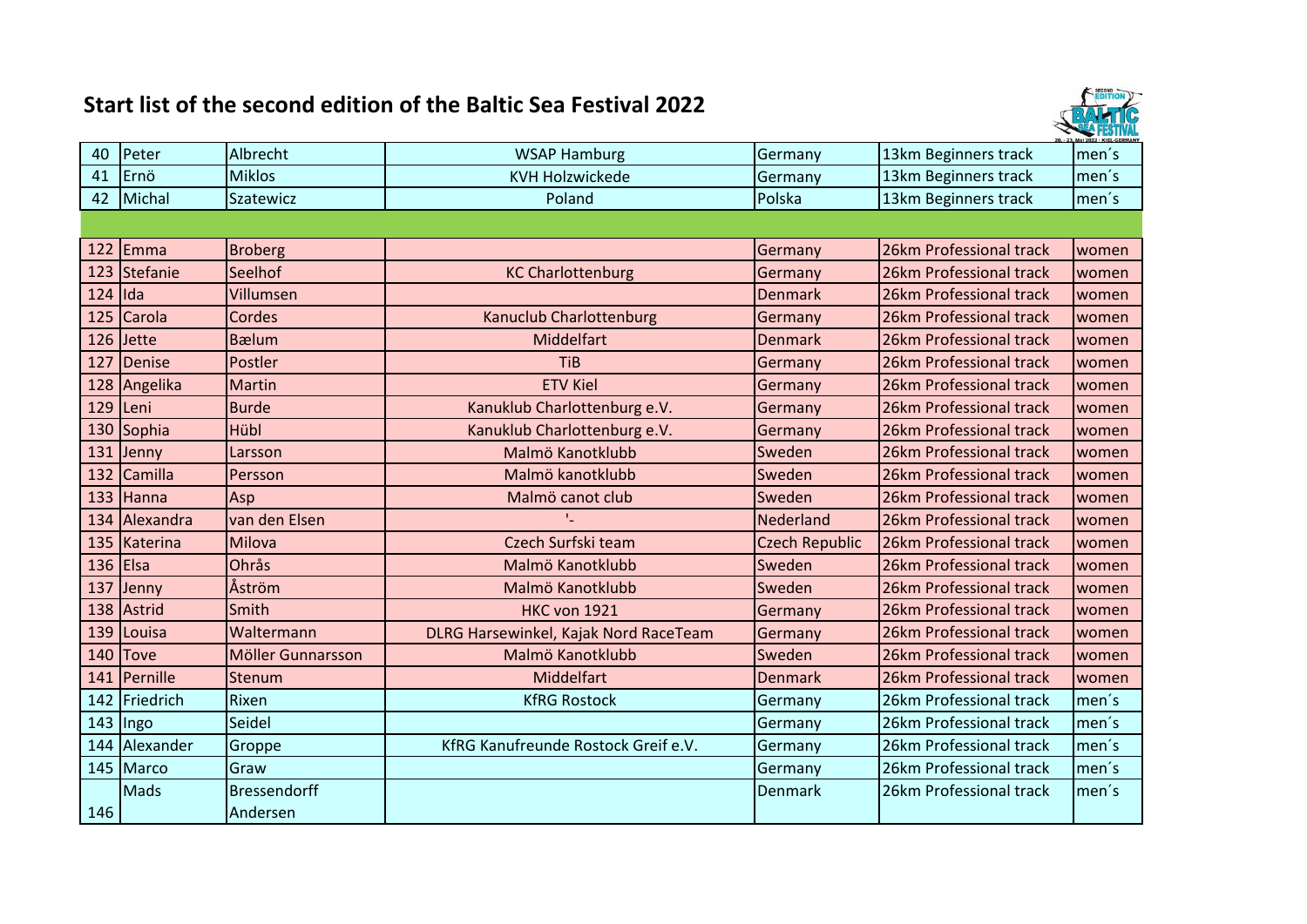

| 147       | Benny         | Paries           | RR Waidmannslust                      | Germany               | 26km Professional track | men's |
|-----------|---------------|------------------|---------------------------------------|-----------------------|-------------------------|-------|
| 148       | Jürgen        | <b>Schulz</b>    | TIB 1848 e.V. Kanu OS                 | Germany               | 26km Professional track | men's |
| 149       | Johannes      | Wohlers          | SV Hamberge                           | Germany               | 26km Professional track | men's |
| 150       | Daniel        | Oswald           | <b>TiB Kanu Oberspree</b>             | Germany               | 26km Professional track | men's |
| 151       | Florian       | Glamann          | KfRG Kanufreunde Rostock Greif e.V.   | Germany               | 26km Professional track | men's |
| 152       | Matthias      | Meng             | <b>DLRG Magdeburg</b>                 | Germany               | 26km Professional track | men's |
|           | 153 Sacha     | Ossowski         | Kanuklub Charlottenburg e.V.          | Germany               | 26km Professional track | men's |
| 154       | Steffen       | <b>Burkhardt</b> |                                       | Germany               | 26km Professional track | men's |
| 155 Till  |               | Kuhlmeyer        | <b>RR Waidmannslust</b>               | Germany               | 26km Professional track | men's |
| 156       | Martin        | Schubert         | Rostocker Kanu Klub                   | Germany               | 26km Professional track | men's |
| 157       | Niklas        | <b>Tischler</b>  | Ring der Einzelpaddler Hamburg e.V.   | Germany               | 26km Professional track | men's |
| $158$ Jan |               | Lehmann          | Ring der Einzelpaddler Hamburg e.V.   | Germany               | 26km Professional track | men's |
|           | Peter         | Jensen           | Silkeborg Kajakklub                   | <b>Denmark</b>        | 26km Professional track | men's |
|           | 159 Nyegaard  |                  |                                       |                       |                         |       |
| 160       | Robert        | Klebe            | <b>WSC Caputh</b>                     | Germany               | 26km Professional track | men's |
| 161       | Zbynek        | Laube            | Kajak Centrum z.s.                    | <b>Czech Republic</b> | 26km Professional track | men's |
| 162       | <b>Markus</b> | Ziebell          | <b>Salzwasser Union</b>               | Germany               | 26km Professional track | men's |
| 163       | René          | Schneiderhöhn    | <b>WV Schierstein</b>                 | Germany               | 26km Professional track | men's |
| 164       | Jürgen        | <b>Brings</b>    | <b>RV Waidmannslust</b>               | Germany               | 26km Professional track | men's |
| 165       | Robert        | Paries           | A                                     | Germany               | 26km Professional track | men's |
| 166       | Michael       | Dobler           | Rheintreue Düsseldorf                 | Germany               | 26km Professional track | men's |
| 167       | Simon         | <b>Dobler</b>    | Rheintreue Düsseldorf                 | Germany               | 26km Professional track | men's |
| 168       | Felix         | Chevalier        | <b>WVS Schierstein</b>                | Germany               | 26km Professional track | men's |
| 169       | Glen          | <b>Russell</b>   | <b>Shark Island Paddlers</b>          | Australia             | 26km Professional track | men's |
| 170       | Matthias      | <b>Bendler</b>   | Paddlergilde Kaiserslautern e.V.      | Germany               | 26km Professional track | men's |
| 171       | <b>Olaf</b>   | Lindstädt        | Rostocker KC, KN RaceTeam             | Germany               | 26km Professional track | men's |
| 172       | Holger        | Siebke           | RdE Hamburg, Kajak Nord RaceTeam      | Germany               | 26km Professional track | men's |
| 173       | Jörg          | <b>Zielke</b>    | <b>EKV 1925 eV</b>                    | Germany               | 26km Professional track | men's |
|           | 174 Noel      | Sparmann         | DLRG Harsewinkel, Kajak Nord RaceTeam | Germany               | 26km Professional track | men's |
|           | 175 Benedikt  | Kiewel           | Kanuklub Charlottenburg e.V.          | Germany               | 26km Professional track | men's |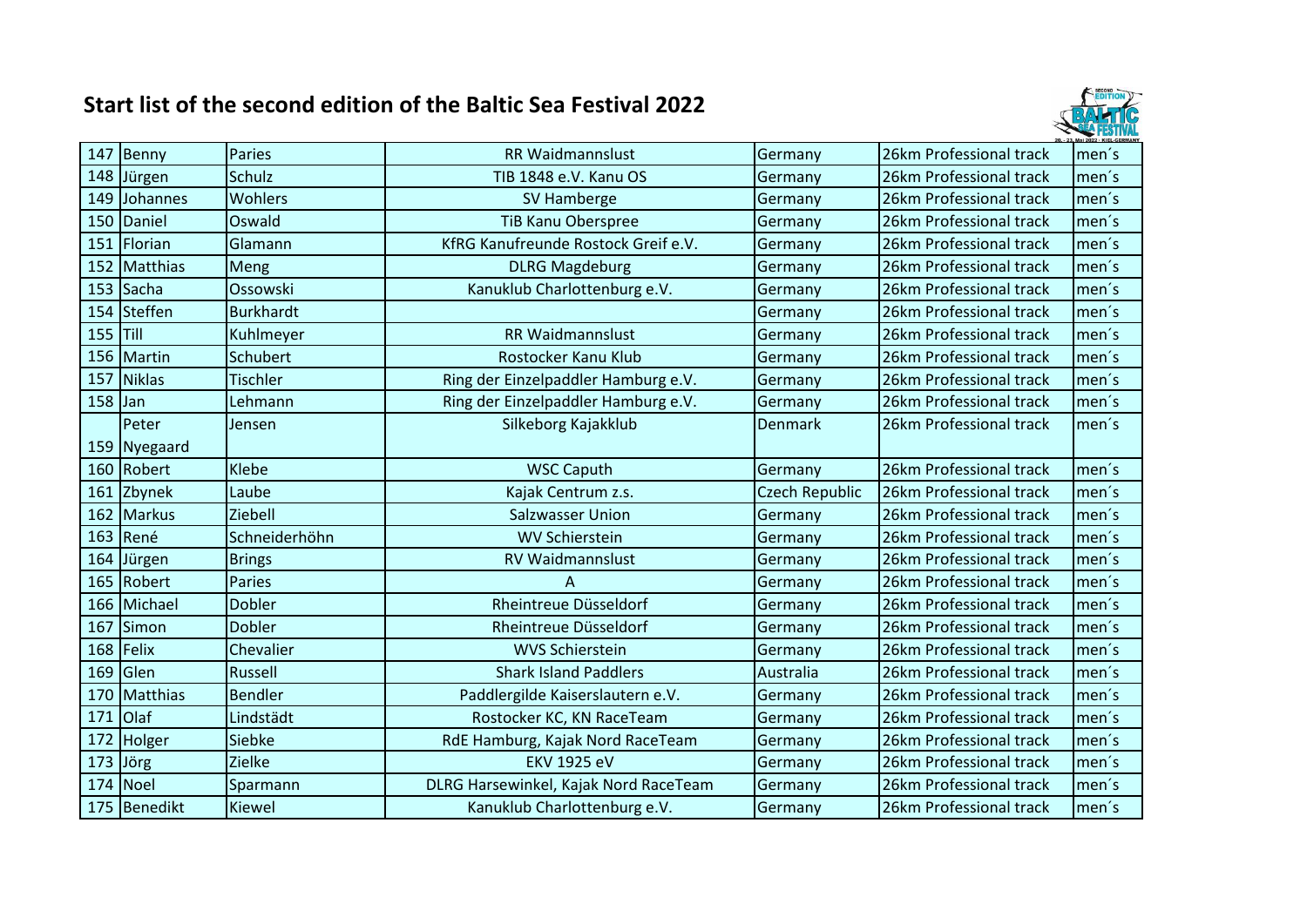

|     | 176 Malte      | Weinknecht     | Kanuklub Charlottenburg e.V.          | Germany               | 26km Professional track | men's |
|-----|----------------|----------------|---------------------------------------|-----------------------|-------------------------|-------|
| 177 | Lukas          | Waldau         | Kanuklub Charlottenburg e.V.          | Germany               | 26km Professional track | men's |
| 178 | Adrian         | Köppen         | Kanuklub Charlottenburg e.V.          | Germany               | 26km Professional track | men's |
| 179 | Timo           | Fischer        | RdE-HH                                | Germany               | 26km Professional track | men's |
| 180 | lole           | Rüsbüldt       | Erster Kanuclub Neumünster            | Germany               | 26km Professional track | men's |
| 181 | Niklas         | Ritter         | <b>Berlin</b>                         | Germany               | 26km Professional track | men's |
| 182 | Christopher    | <b>Schiwek</b> | Single                                | Germany               | 26km Professional track | men's |
| 183 | <b>Jirko</b>   | Kühnisch       | <b>SG Alte Paddler</b>                | Germany               | 26km Professional track | men's |
| 184 | Michael        | Odvarko        | Dukla Praha                           | <b>Czech Republic</b> | 26km Professional track | men's |
| 185 | Frederik       | Nogai          | <b>KC Charlottenburg</b>              | Germany               | 26km Professional track | men's |
|     | 186 Franz      | Polchow        | KFRG Rostock/ 1.OCC e.V.              | Germany               | 26km Professional track | men's |
| 187 | Leonard        | Wellner        | Stralsunder Kanu club                 | Germany               | 26km Professional track | men's |
| 188 | <b>Jan</b>     | <b>Brökel</b>  | $\mathbf{L}_{\text{max}}$             | Germany               | 26km Professional track | men's |
| 189 | Marco          | van Noort      | <b>Bollenboys</b>                     | Nederland             | 26km Professional track | men's |
| 190 | Christoph      | <b>Braun</b>   | <b>HDK Kiel</b>                       | Germany               | 26km Professional track | men's |
| 191 | Peter          | Rohde          | Klampenborg Kajak og Kanoklub         | <b>Denmark</b>        | 26km Professional track | men's |
| 192 | Adam           | Mackal         | Technika Praha                        | <b>Czech Republic</b> | 26km Professional track | men's |
| 193 | Johan          | Svärd          | Malmö KK                              | Sweden                | 26km Professional track | men's |
| 194 | <b>Clemens</b> | Wulkopf        | <b>DLRG Harsewinkel</b>               | Germany               | 26km Professional track | men's |
| 195 | Ralf           | Kopka          | WSF Pirschheide e.V.                  | Germany               | 26km Professional track | men's |
| 196 | Jan            | Tettenborn     | TiB 1848 ev. Berlin                   | Germany               | 26km Professional track | men's |
| 197 | Gordan         | Harbrecht      | Kanufreunde / Nordic Kayaks           | Germany               | 26km Professional track | men's |
| 198 | Martin         | Svensson       | Höör Kanotklubb                       | Sweden                | 26km Professional track | men's |
| 199 | Stuart         | <b>Knaggs</b>  | L2P                                   | <b>Sint Maarten</b>   | 26km Professional track | men's |
| 200 | <b>Jorg</b>    | Wellinger      | <b>DUC</b>                            | South Africa          | 26km Professional track | men's |
| 201 | Axel           | Haglund        | Malmö Kanotklubb                      | Sweden                | 26km Professional track | men's |
| 202 | Juergen        | <b>Callies</b> | <b>Wiking</b>                         | Germany               | 26km Professional track | men's |
| 203 | Frederik       | Tügel          | <b>WSAP</b>                           | Germany               | 26km Professional track | men's |
|     | 204 Nordin     | Sparmann       | DLRG Harsewinkel, Kajak Nord RaceTeam | Germany               | 26km Professional track | men's |
|     | 205 Ludger     | Vehof          | <b>Stralsund Team H23</b>             | Germany               | 26km Professional track | men's |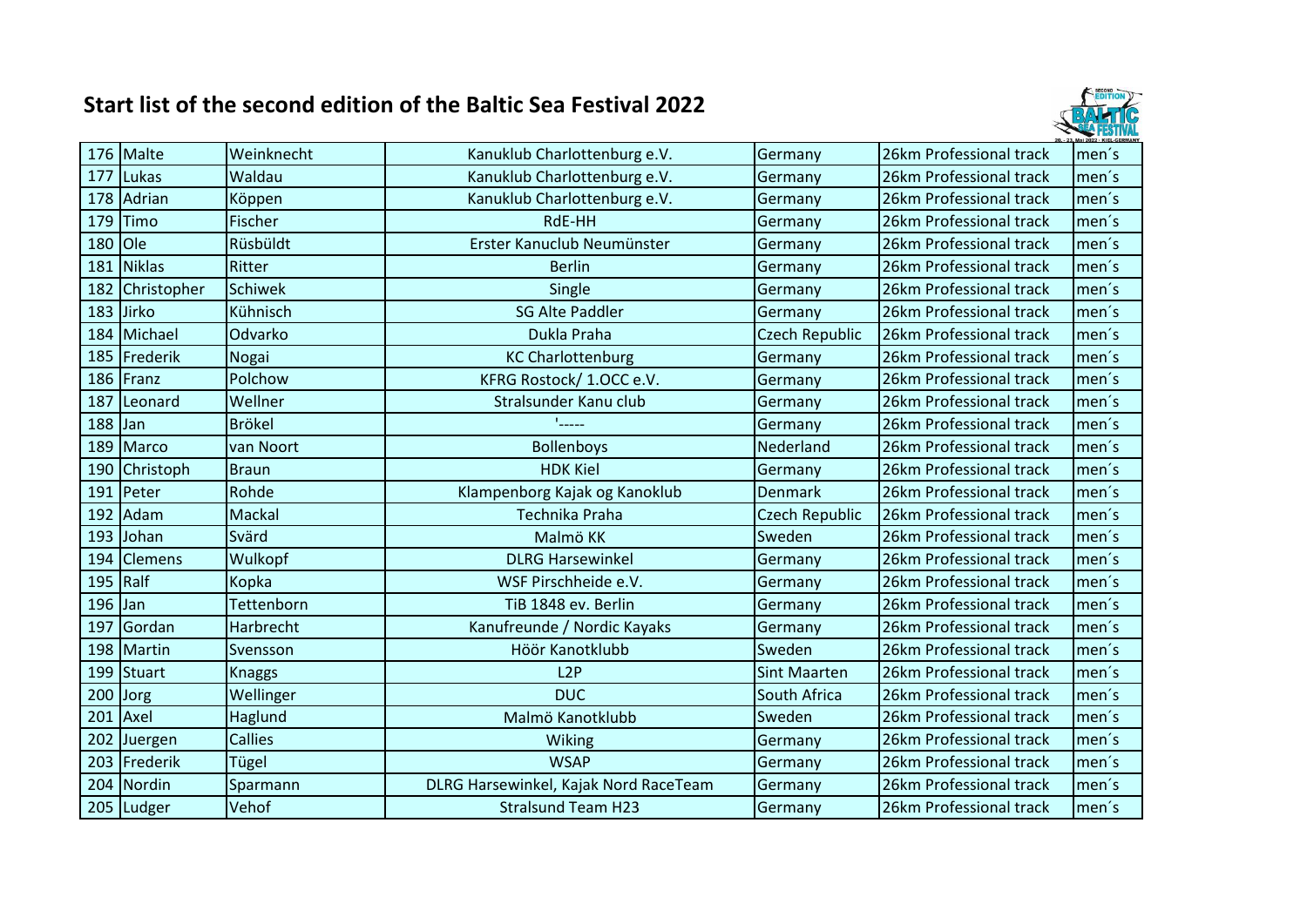

|           |                 |                 |                           |                      |                         | 20. - 23. Mai 2022 - KIEL-GERMANY |
|-----------|-----------------|-----------------|---------------------------|----------------------|-------------------------|-----------------------------------|
|           | 206 Damian      | Sztypka         | Strømmen Middelfart       | <b>Denmark</b>       | 26km Professional track | men's                             |
|           | 207 Malte       | Ohrås           | Malmö Kanotklubb          | Sweden               | 26km Professional track | men's                             |
|           | 208 Marc        | Arnemann        | Paddel-Klub Hannover      | Germany              | 26km Professional track | men's                             |
|           | 209 Michael     | Odvárko         | Dukla Praha               | Czech Republic       | 26km Professional track | men's                             |
|           | 210 Derek       | <b>Brown</b>    |                           | <b>United States</b> | 26km Professional track | men's                             |
| $211$ Max |                 | <b>Hoff</b>     | Germany                   | Germany              | 26km Professional track | men's                             |
|           | 212 Robert      | <b>Hartmann</b> | Surfski Warnemünde        | Germany              | 26km Professional track | men's                             |
|           | 213 Martin      | Friedrichsen    | <b>Region syd Danmark</b> | <b>Danmark</b>       | 26km Professional track | men's                             |
|           | 214 Daniel      | Wilke           | Surfski Warnemünde        | Germany              | 26km Professional track | men's                             |
|           | $215$ Henning   | Lüssow          | <b>Alster Canoe Club</b>  | Germany              | 26km Professional track | men's                             |
|           | 216 Steffen     | von Smuda       | <b>DKV</b>                | Germany              | 26km Professional track | men's                             |
| $217$ Kay |                 | Wellner         | Stralsunder Kanu Club     | Germany              | 26km Professional track | men's                             |
| 218       | <b>Benjamin</b> | Landuyt         | Club de Mar Mallorca      | <b>Spain</b>         | 26km Professional track | men's                             |
| 219       |                 |                 |                           | Österreich           | 26km Professional track | men's                             |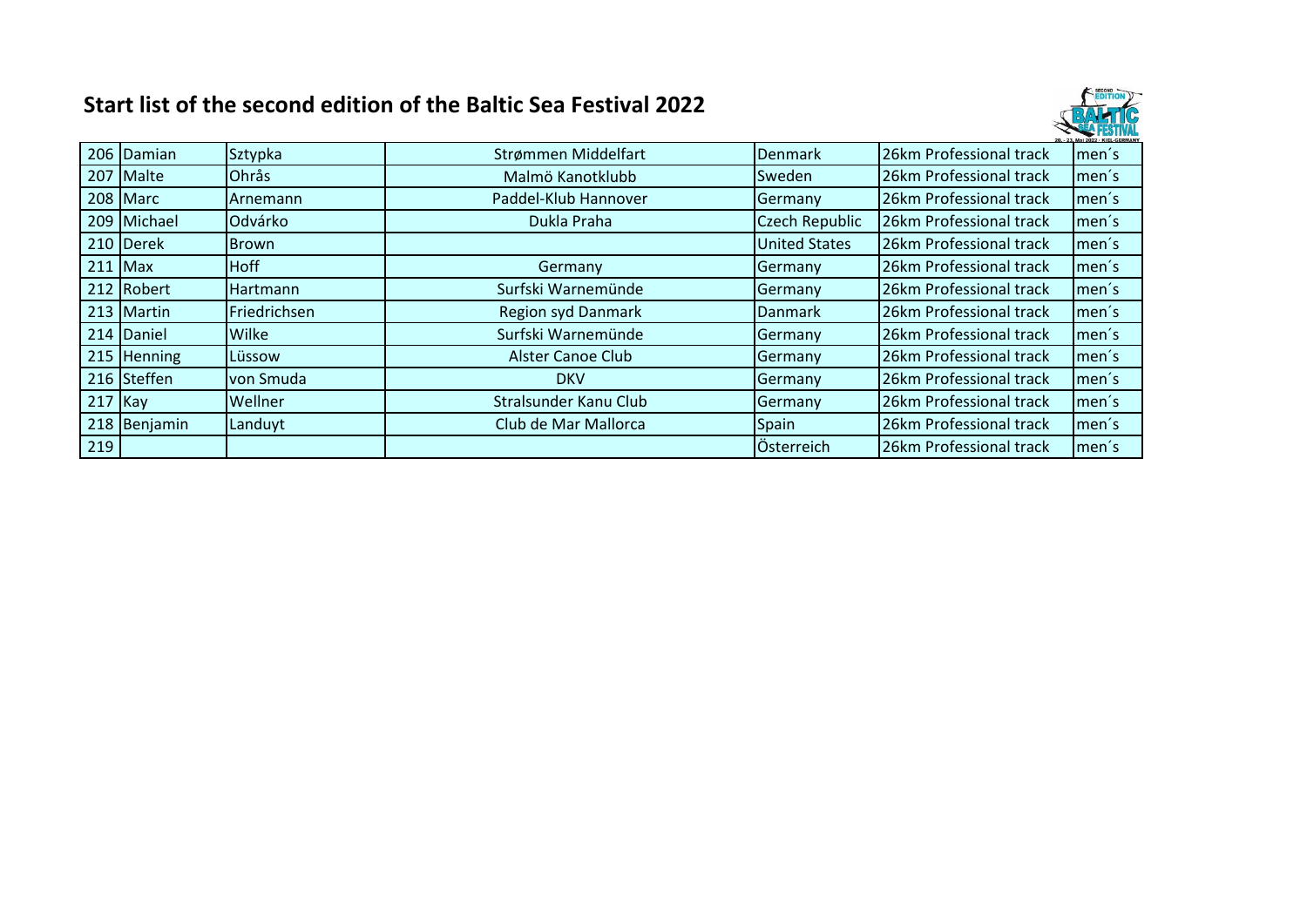

| SSK <sub>2</sub> |                |                    |                                      |         |                         |       |
|------------------|----------------|--------------------|--------------------------------------|---------|-------------------------|-------|
|                  | 220 Tuete      | von Bahder         | Stralsunder Kanu-Club                | Germany | 26km Professional track | women |
|                  | Kathleen       | <b>Schmock</b>     |                                      | Germany | 26km Professional track | women |
| 221              | <b>IThomas</b> | Kerberger          | Diezer Paddlergilde                  | Germany | 26km Professional track | mixed |
|                  | Regine         | <b>Baranowski</b>  |                                      | Germany | 26km Professional track | mixed |
|                  | 222 Petra      | <b>Birth</b>       | <b>TIB</b>                           | Germany | 26km Professional track | mixed |
|                  | Thomas         | Corti              |                                      | Germany | 26km Professional track | mixed |
|                  | 223 Hagen      | Pohley             | <b>SG Alte Paddler</b>               | Germany | 26km Professional track | mixed |
|                  | <b>Bele</b>    | Pohley             |                                      | Germany | 26km Professional track | mixed |
| $224$ Max        |                | <b>Bornhöft</b>    | Stralsunder Kanu Club                | Germany | 26km Professional track | mixed |
|                  | Kim            | Engelmohr          |                                      | Germany | 26km Professional track | mixed |
|                  | 225 Mark       | Schultze           | <b>SG Alte Paddler</b>               | Germany | 26km Professional track | men's |
|                  | <b>Andreas</b> | Mundt              |                                      | Germany | 26km Professional track | men's |
|                  | 226 André      | <b>Blankschein</b> | TIB Berlin Oberspree/ KC Stralsund   | Germany | 26km Professional track | men's |
|                  | Frank          | Schülke            |                                      | Germany | 26km Professional track | men's |
| 227              | Torbjörn       | Sandström          | Västkust Surfski / Wastcoast Surfski | Sweden  | 26km Professional track | men's |
|                  | Ludvig         | Ahlin-Hamberg      |                                      | Sweden  | 26km Professional track | men's |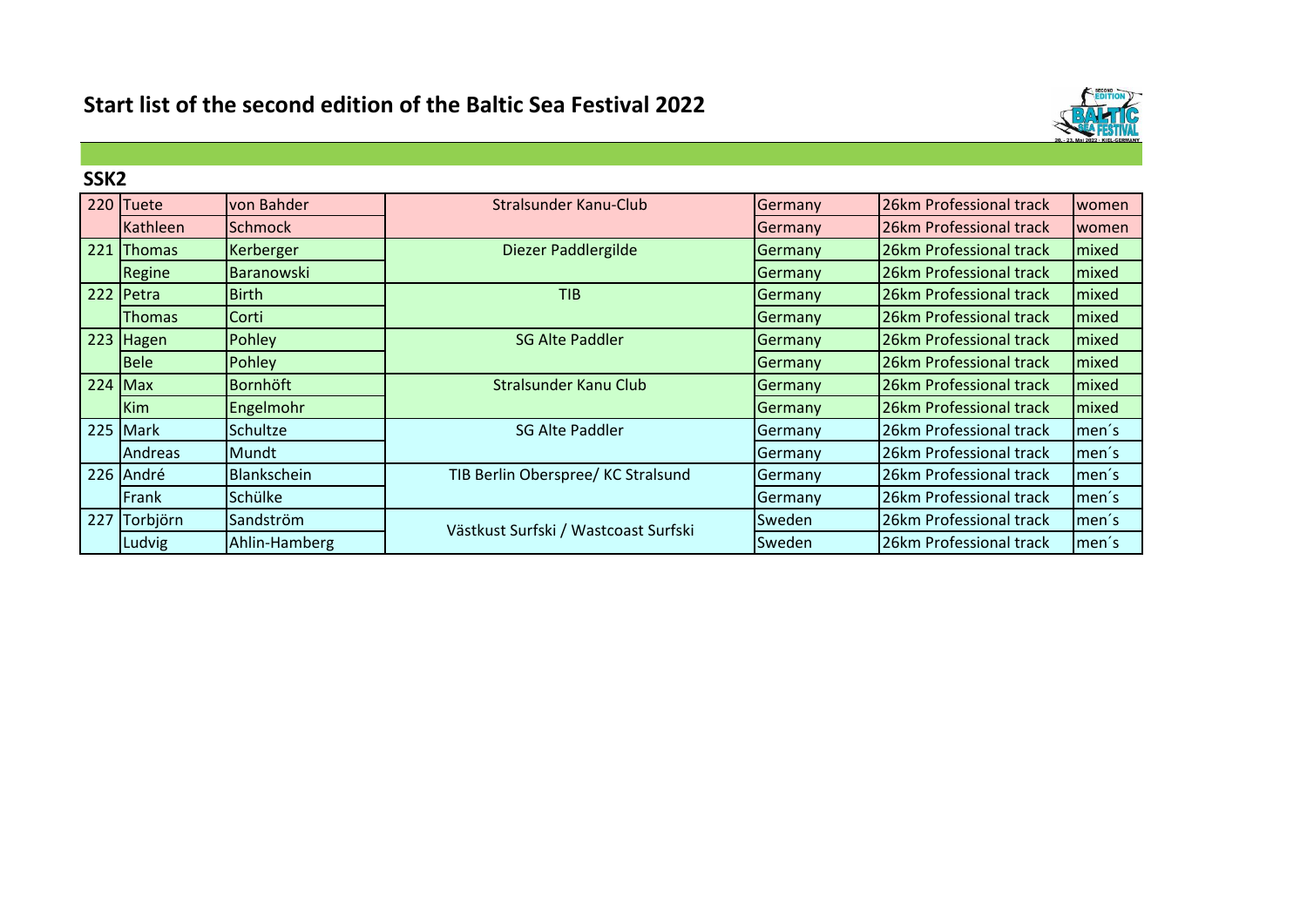

| <b>SUP</b> |                 |                |                                      |           |                      |       |  |  |
|------------|-----------------|----------------|--------------------------------------|-----------|----------------------|-------|--|--|
| 43         | Skadi           | Langbein       | <b>LKV Brandenburg/Havel Racers</b>  | Germany   | 13km Junior track    | women |  |  |
| 44         | Kai             | Carstens       |                                      | Germany   | 13km Junior track    | men's |  |  |
| 45         | Cedric          | Fahlbusch      | LKV Brandenburg/Havel Racers         | Germany   | 13km Junior track    | men's |  |  |
| 46         | Hauke           | Schneider      | LKV Brandenburg / SUP / Havel Racers | Germany   | 13km Junior track    | men's |  |  |
| 47         | Lasse-Niklas    | Sauerteig      | Blau-Gelb Köpenick e.V.              | Germany   | 13km Junior track    | men's |  |  |
| 48         | Kathy           | Rüsbüldt       |                                      | Germany   | 13km Beginners track | women |  |  |
| 49         | Tanja           | Miranda        | <b>Team Fördekeks</b>                | Germany   | 13km Beginners track | woman |  |  |
| 50         | <b>Charlott</b> | <b>Nenz</b>    | <b>ACC Hamburg</b>                   | Germany   | 13km Beginners track | women |  |  |
| 51         | Dorothee        | <b>Deiss</b>   | <b>Crazy Socks</b>                   | Germany   | 13km Beginners track | women |  |  |
| 52         | Katharina       | Goos           | <b>ACC Hamburg</b>                   | Germany   | 13km Beginners track | women |  |  |
| 53         | Birgitta        | Plate          | <b>ACC-Hamburg</b>                   | Germany   | 13km Beginners track | women |  |  |
| 54         | Melanie         | Meyer          | <b>Team Fördekeks</b>                | Germany   | 13km Beginners track | women |  |  |
| 55         | Inken           | <b>Becker</b>  | Team Fördekeks                       | Germany   | 13km Beginners track | women |  |  |
| 56         | <b>Marina</b>   | <b>Fineske</b> | <b>Team Fördekeks</b>                | Germany   | 13km Beginners track | women |  |  |
| 70         | Heike Anja      | Groeneveld     | <b>Team Fördekeks</b>                | Germany   | 13km Beginners track | men's |  |  |
| 57         | <b>Markus</b>   | Ostfeld        | <b>Makaio SUP Racing Team</b>        | Germany   | 13km Beginners track | men's |  |  |
| 58         | Guido           | Miranda        | Team Fördekeks                       | Germany   | 13km Beginners track | men's |  |  |
| 58         | Ole             | Dettmann       | <b>Alster Canoe Club</b>             | Germany   | 13km Beginners track | men's |  |  |
| 59         | Michael         | <b>Kickel</b>  | Wassersportvereinigung Cassel e.V.   | Germany   | 13km Beginners track | men's |  |  |
| 60         | Hauke           | Hartmann       | Alster-Canoe-Club                    | Germany   | 13km Beginners track | men's |  |  |
| 62         | Christoph       | May            | <b>HKC v. 1921</b>                   | Germany   | 13km Beginners track | men's |  |  |
| 63         | Peter           | Reimers        | ACC - Hamburg                        | Germany   | 13km Beginners track | men's |  |  |
| 64         | Ron             | Slotegraaf     | <b>WSV</b>                           | Nederland | 13km Beginners track | men's |  |  |
| 65         | Peter           | Monte          | Team Fördekeks                       | Germany   | 13km Beginners track | men's |  |  |
| 66         | Steffen         | Mandelkow      | LSV - Lufthansa Sportverein          | Germany   | 13km Beginners track | men's |  |  |
| 67         | Peer            | Sandtner       |                                      | Germany   | 13km Beginners track | men's |  |  |
| 68         | Christian       | <b>Basch</b>   |                                      | Germany   | 13km Beginners track | men's |  |  |
| 69         | <b>O</b> le     | Reim           | <b>ACC</b>                           | Germany   | 13km Beginners track | men's |  |  |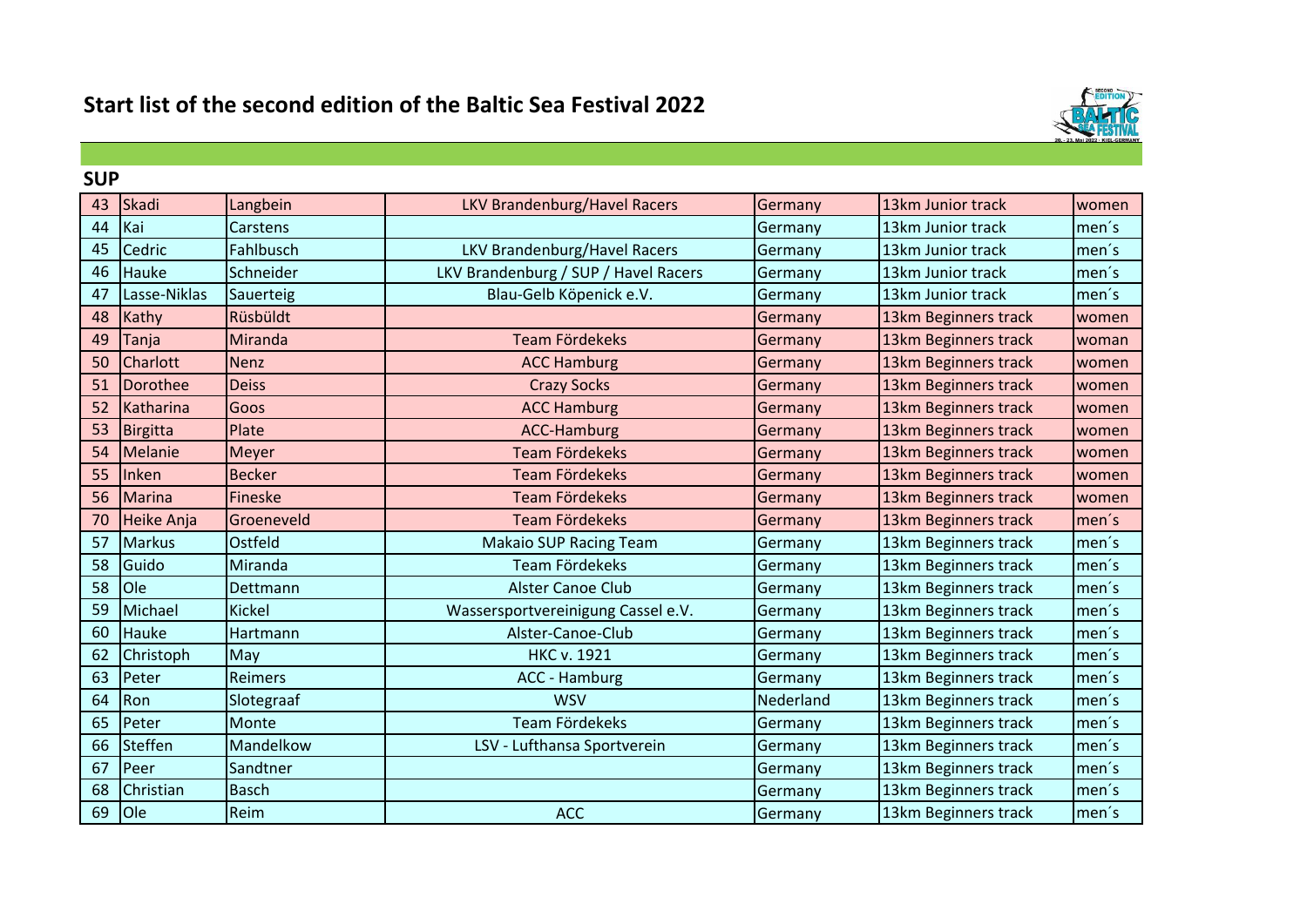

|         | 71 Detlef    | Skrobiski       | Team Fördekeks                  | Germany     | 13km Beginners track    | $l$ men´s |
|---------|--------------|-----------------|---------------------------------|-------------|-------------------------|-----------|
|         |              |                 |                                 |             |                         |           |
|         | 230 Nicole   | <b>Schmitt</b>  | <b>Surf Club Kiel</b>           | Germany     | 26km Professional track | women     |
|         | 231 Marion   | <b>Behrens</b>  | Sup Club Kiel                   | Germany     | 26km Professional track | women     |
|         | 232 Noelani  | Sach            | NSP / DWV                       | Germany     | 26km Professional track | women     |
|         | $233$ Tanja  | <b>Ecker</b>    | Wehr                            | Germany     | 26km Professional track | women     |
| 234     | Siri         | <b>Schubert</b> | <b>SUP Suisse</b>               | Switzerland | 26km Professional track | women     |
| 235     | Ralf         | <b>Steitz</b>   |                                 | Germany     | 26km Professional track | men's     |
|         | 236 Carsten  | Schuur          | Wanheimer Kanu Gilde            | Germany     | 26km Professional track | men's     |
| 237     | Mathias      | Vagt            | <b>Alster Canoe Club</b>        | Germany     | 26km Professional track | men's     |
|         | 238 Martin   | Teichmann       |                                 | Germany     | 26km Professional track | men's     |
| 239     | Jean Drago   | Graf            | <b>Havel Racers Potsdam</b>     | Germany     | 26km Professional track | men's     |
|         | 240 Stefan   | Prause          | <b>SUP</b>                      | Germany     | 26km Professional track | men's     |
| 241     | Steven       | <b>Bredow</b>   |                                 | Germany     | 26km Professional track | men's     |
|         | 242 Maui     | Sach            | NSP / DWV                       | Germany     | 26km Professional track | men's     |
|         | 243 Frithjof | Sach            | NSP / DWV                       | Germany     | 26km Professional track | men's     |
| 244     | Dominique    | Müller          | Sup                             | Germany     | 26km Professional track | men's     |
| 245     | Dominik      | <b>Risch</b>    | Sup Club Kiel                   | Germany     | 26km Professional track | men's     |
| 246 Kai |              | <b>Ehrling</b>  | Team Fördekeks                  | Germany     | 26km Professional track | men's     |
| 247     | Marco        | Schindler       | WSV Altwarmbüchen               | Germany     | 26km Professional track | men's     |
|         | 248 Toni     | Peuker          | Deutsch                         | Germany     | 26km Professional track | men's     |
|         | $249$ Marc   | Bogaczynski     | Hanseat, Verein für Wassersport | Germany     | 26km Professional track | men's     |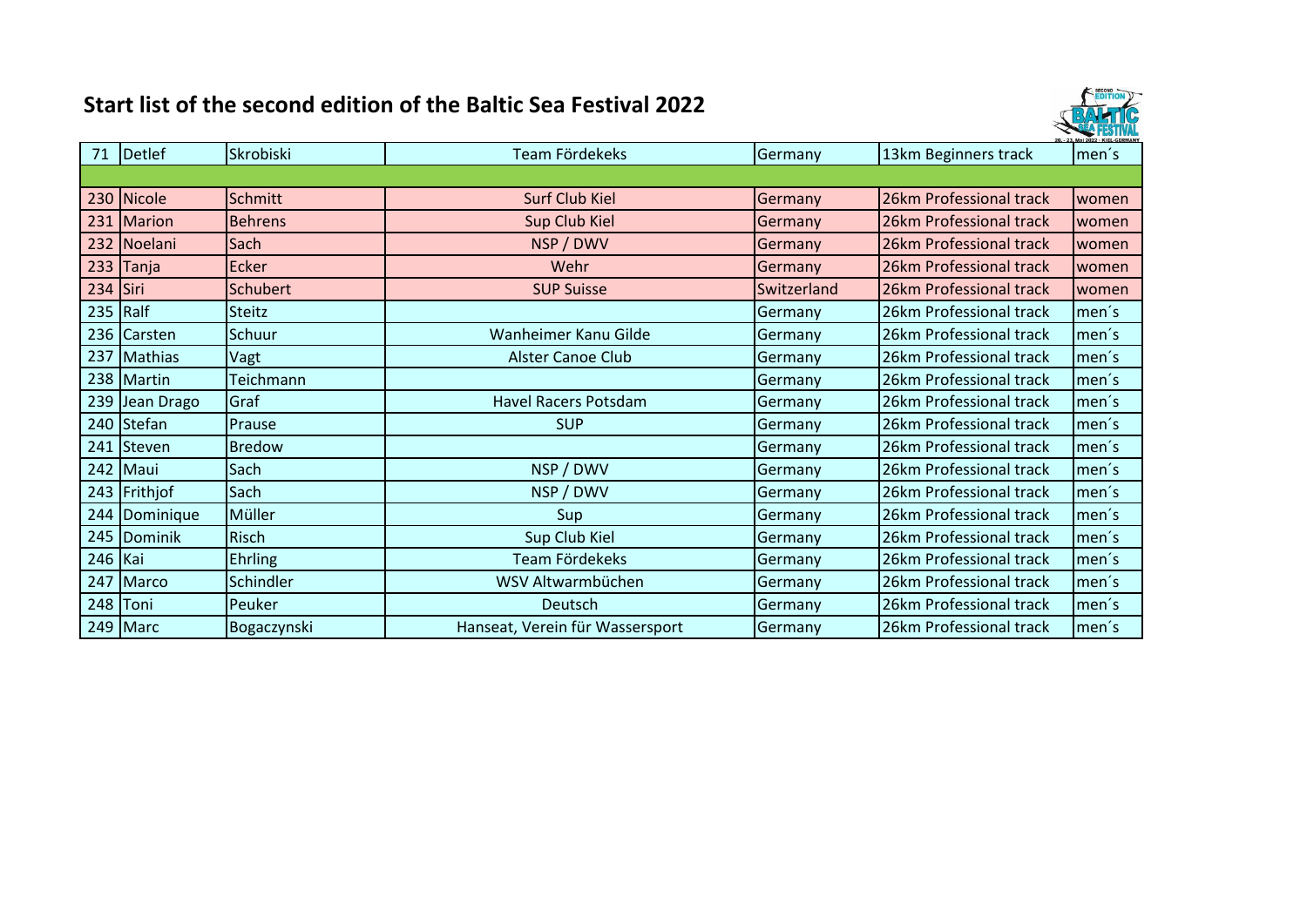

| Vaá 6     |                   |                   |                                            |         |                         |       |
|-----------|-------------------|-------------------|--------------------------------------------|---------|-------------------------|-------|
|           | 251 Volker        | <b>Briel</b>      | <b>WSV Niederrhein</b>                     | Germany | 26km Professional track | mixed |
|           | <b>Birgit</b>     | Plank             |                                            | Germany | 26km Professional track | mixed |
|           | Michiko           | Schaare           |                                            | Germany | 26km Professional track | mixed |
|           | Michael           | Schöter           |                                            | Germany | 26km Professional track | mixed |
|           | Ronald            | Ulrich            |                                            | Germany | 26km Professional track | mixed |
|           | Ilse              | <b>Bilse</b>      |                                            | Germany | 26km Professional track | mixed |
|           | 252 Torben        | <b>Kuhlmann</b>   | <b>WSV Niederrhein</b>                     | Germany | 26km Professional track | mixed |
|           | Jamie             | <b>Schaare</b>    |                                            | Germany | 26km Professional track | mixed |
|           | Daniela           | Gitzler           |                                            | Germany | 26km Professional track | mixed |
|           | <b>Astrid</b>     | Menges-Frenzel    |                                            | Germany | 26km Professional track | mixed |
|           | <b>Stefan</b>     | Frenzel           |                                            | Germany | 26km Professional track | mixed |
|           | Max               | Mustermann        |                                            | Germany | 26km Professional track | mixed |
|           | 253 Jörg          | Oppor             | Freiherr-vom-Stein-Yacht-Club e.V.         | Germany | 26km Professional track | mixed |
|           | Will              | Follow            |                                            | Germany | 26km Professional track | mixed |
|           | Will              | <b>Follow</b>     |                                            | Germany | 26km Professional track | mixed |
|           | Will              | <b>Follow</b>     |                                            | Germany | 26km Professional track | mixed |
|           | Will              | Follow            |                                            | Germany | 26km Professional track | mixed |
|           | Will              | <b>Follow</b>     |                                            | Germany | 26km Professional track | mixed |
| $254$ Jan |                   | Schimanski        | Wassersportverein Buckau Fermersleben e.V. | Germany | 26km Professional track | mixed |
|           | <b>Marie</b>      | Voigt             |                                            | Germany | 26km Professional track | mixed |
|           | Sven              | Ziem              |                                            | Germany | 26km Professional track | mixed |
|           | <b>Bastian</b>    | Vorphal           |                                            | Germany | 26km Professional track | mixed |
|           | Janine            | <b>Brink-Frey</b> |                                            | Germany | 26km Professional track | mixed |
|           | Christian         | Würth             |                                            | Germany | 26km Professional track | mixed |
|           | 255 Tommo         | K.                | Kanu-Verein Unterweser e. V.               | Germany | 26km Professional track | mixed |
|           | <b>Ann Katrin</b> | T.                |                                            | Germany | 26km Professional track | mixed |
|           | Emma              | Β.                |                                            | Germany | 26km Professional track | mixed |
|           | Julian            |                   |                                            | Germany | 26km Professional track | mixed |